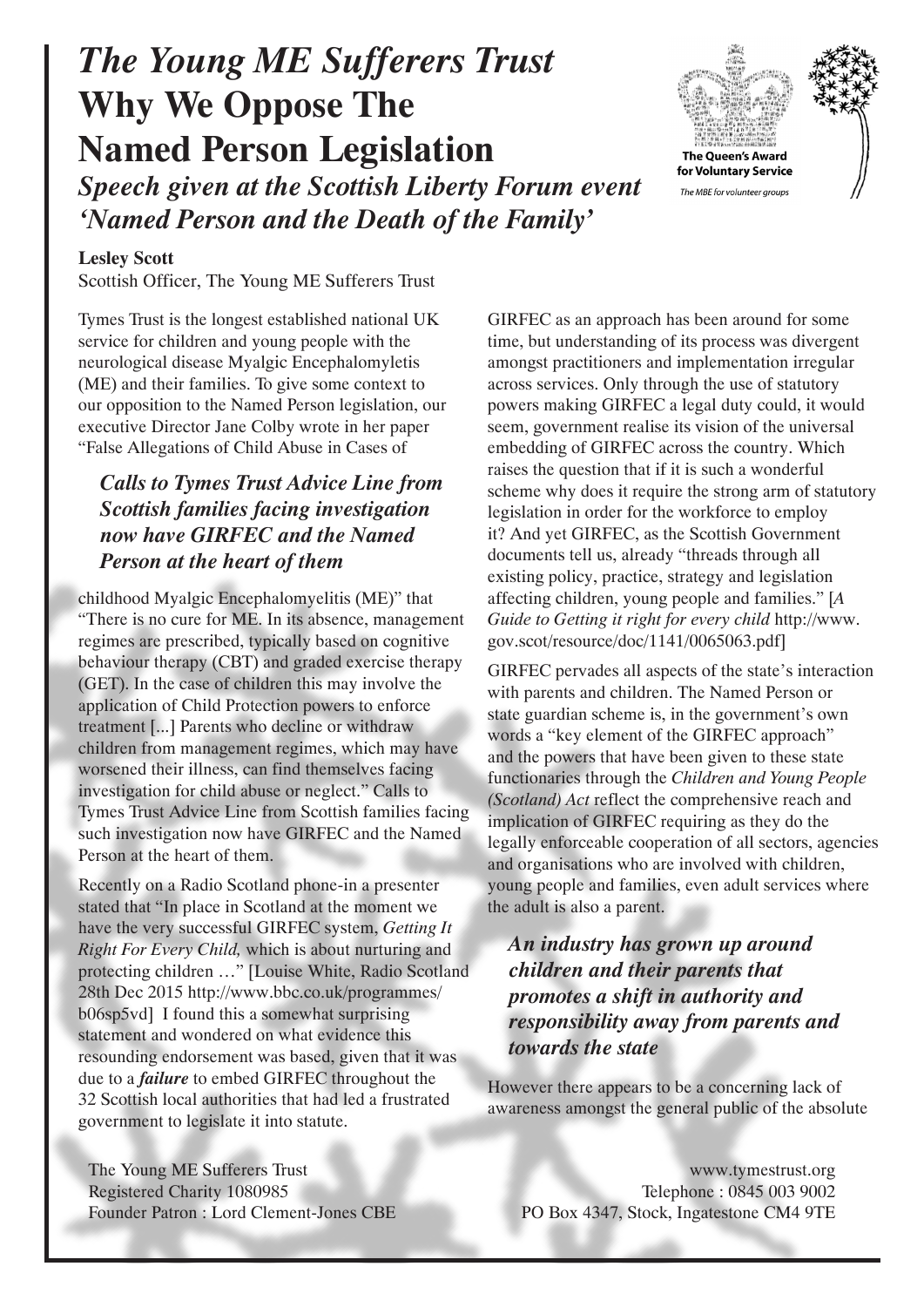impact of GIRFEC and the Named Person scheme which hides its illiberal and authoritarian intent behind the banal aim of "Making Scotland the best place to grow up."

An industry has grown up around children and their parents that promotes this shift in authority and responsibility away from parents towards the state. It encourages parents to think themselves inadequate to the task and undermines their confidence in how they parent their own children.

### *... government identifying what they consider to be defects and enforcing corrective measures ...*

There are ever increasing numbers of parenting programmes such as *CANparent*, *Mellow Parenting* and *Parentskool* (spelt s-k-o-o-l) with mission statements about every parent achieving their best through the involvement of 'professional' parenting practitioners; then there are organisations like the Social Research Unit Dartington, and the Early Intervention Foundation which gather and assess data on children and families to inform both local and central government on the implementation of early intervention initiatives and promote investment in effective early intervention to local and national policy makers.

As part of this industry in Scotland the Early Years Collaborative is a Scottish Government initiative billed as "the World's first multi-agency, bottom up *quality improvement programme* to support the transformation of early years." [http://www.gov.scot/Topics/People/ Young-People/early-years/early-years-collaborative]. It is concerned with putting in place practical actions that will accelerate the conversion of processes and culture within public services to reflect the GIRFEC ideology of early intervention and prevention. To assist in this endeavour all 32 local authorities utilise Community Planning Partnerships which comprise all relevant public, private, voluntary and community bodies in its area to set out a joint vision with agreed objectives in the form of a Community Plan.

The Early Years Collaborative has, through so-called Learning Sessions, educated these Community Planning Partnerships on how to achieve their objectives through something called small tests of change or Plan-Do-Study-Act cycles which actually replicate a process that was developed in the 1950s by William Deming the American statistician, educator and consultant. Deming pioneered his Plan-Do-Study-Act cycles within the *manufacturing industry* to *improve quality control*  based on a systematic tallying of *product defects* that

includes the identification and analysis of their cause. Once the *causes* of defects are corrected, *the outcomes* are tracked to measure the effects of those corrections on subsequent product quality helping management continually gain more and better knowledge particularly about its processes and products.

The Scottish Government has engaged an American company, the Institute of Healthcare Improvement (or IHI) to educate practitioners throughout all relevant public, private, voluntary and community bodies on this model for improvement.

Consequently the family sector is now being subjected to the same quality control methods used by the manufacturing sector, with government identifying what they consider to be defects and *enforcing* corrective measures with, if necessary, threats of compulsion through GIRFEC and the Named Person legislation in order to ensure children and families meet the state approved outcomes.

# *What if the aim of the practitioner is not the same as the aim of the child or the parents?*

To give you an idea of what these Plan-Do-Study-Act cycles focus on, back in January 2014, at the Early Years Collaborative Learning Session 5 David Williams who is an improvement advisor for the IHI gave a seminar called 'Measurement for Learning'. In this he gave the example of one group wanting to measure the number of shared smiles between a mother and her baby - this was with a view to improving mothers' attachment and bonding with their babies, one of the key objectives of the Early Years Collaborative.

Ninon Lewis, also from the Institute for Healthcare Improvement spoke at Learning Session 6; she said "I love the quote, 'A fool with a tool is still a fool'." But bizarrely the meaning behind this saying has not been applied to GIRFEC and the Named Person scheme.

The IHI model for improvement is reliant on human beings carrying out assessments and making decisions based upon subjective judgements which ultimately can only ever be good as those who make them. Yet, the GIRFEC 'toolkit' of SHANARRI well-being wheel, My World Triangles & Resilience/Vulnerability Matrix fails to take account of human fallibility; it assumes that all practitioners, simply by utilising the 'toolkit' and following the prescribed method, with reference to the 7 pages of risk indicators and the 13 pages of wellbeing outcomes - that these state functionaries can consistently and flawlessly interpret the information collected; it